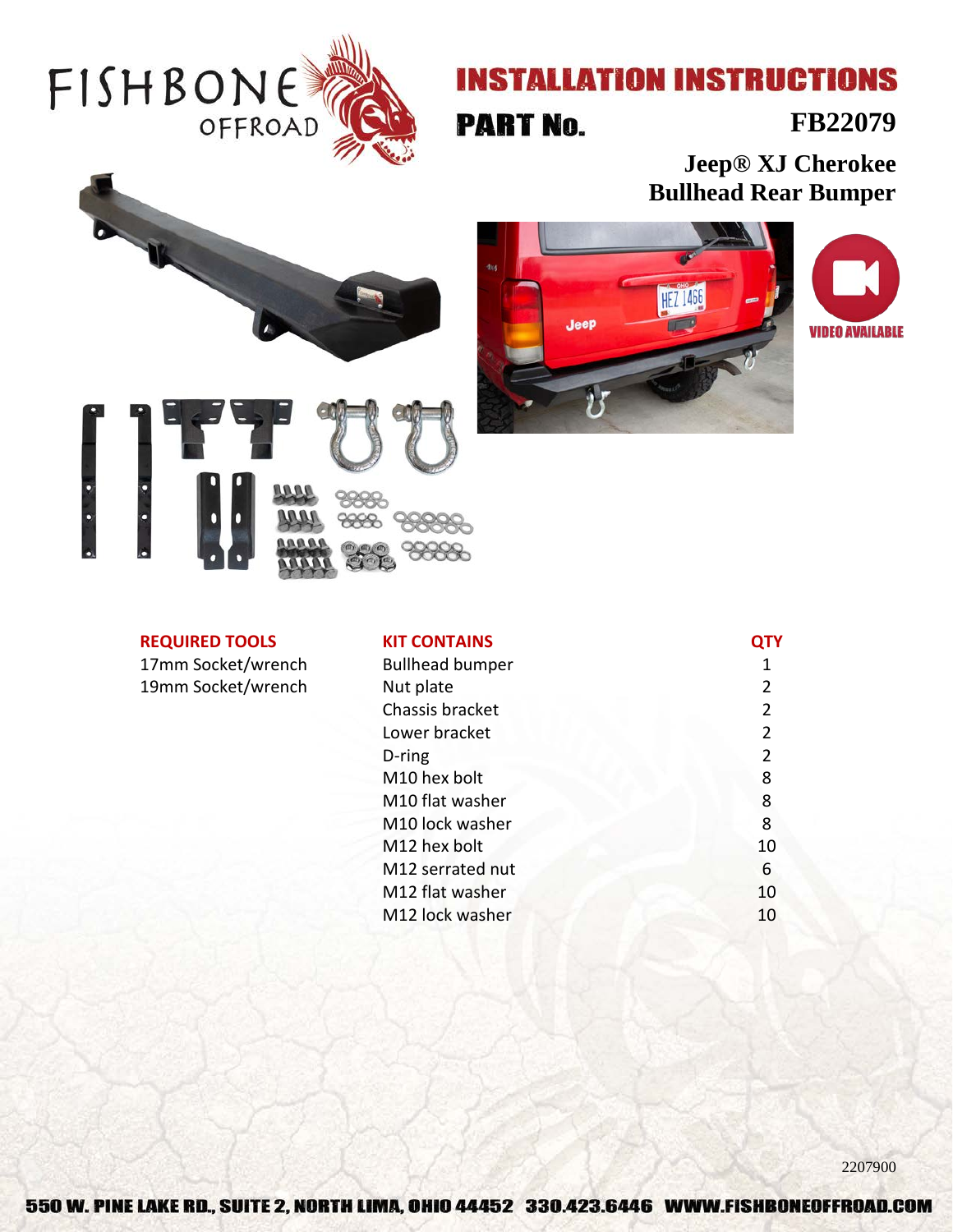

## **INSTALLATION INSTRUCTIONS**

## **PART No.**

### **FB22079**

**Jeep® XJ Cherokee Bullhead Rear Bumper**

#### **1) REMOVE YOUR FACTORY BUMPER**

Remove your vehicle's existing factory bumper. If equipped, also remove the vehicle's existing factory nut plate. This will require removing the muffler bracket bolts and tank skid plate bolts.



#### **2) INSERT PROVIDED NUT PLATES**

Insert the supplied nut plates, noting correct orientation as shown below.



Re-secure muffler and skid plate bolts to the new nut plate.

#### **3) INSTALL CHASSIS BRACKET**

Using eight (8) M10 bolts, flat washers, and lock washers, loosely secure the two (2) chassis brackets to the vehicle.



Set your bumper onto the brackets and position it centered on the vehicle. Ensure both brackets are contacting the inside bumper brackets.



Remove the bumper and secure the brackets in the location you've identified as center.



#### **4) INSTALL YOUR BUMPER**

Place the bumper back on the secured chassis brackets. Using the supplied M12 hardware, secure the bumper to the chassis brackets. Ensure the bumper is positioned parallel to the ground before tightening the hardware.

**1**